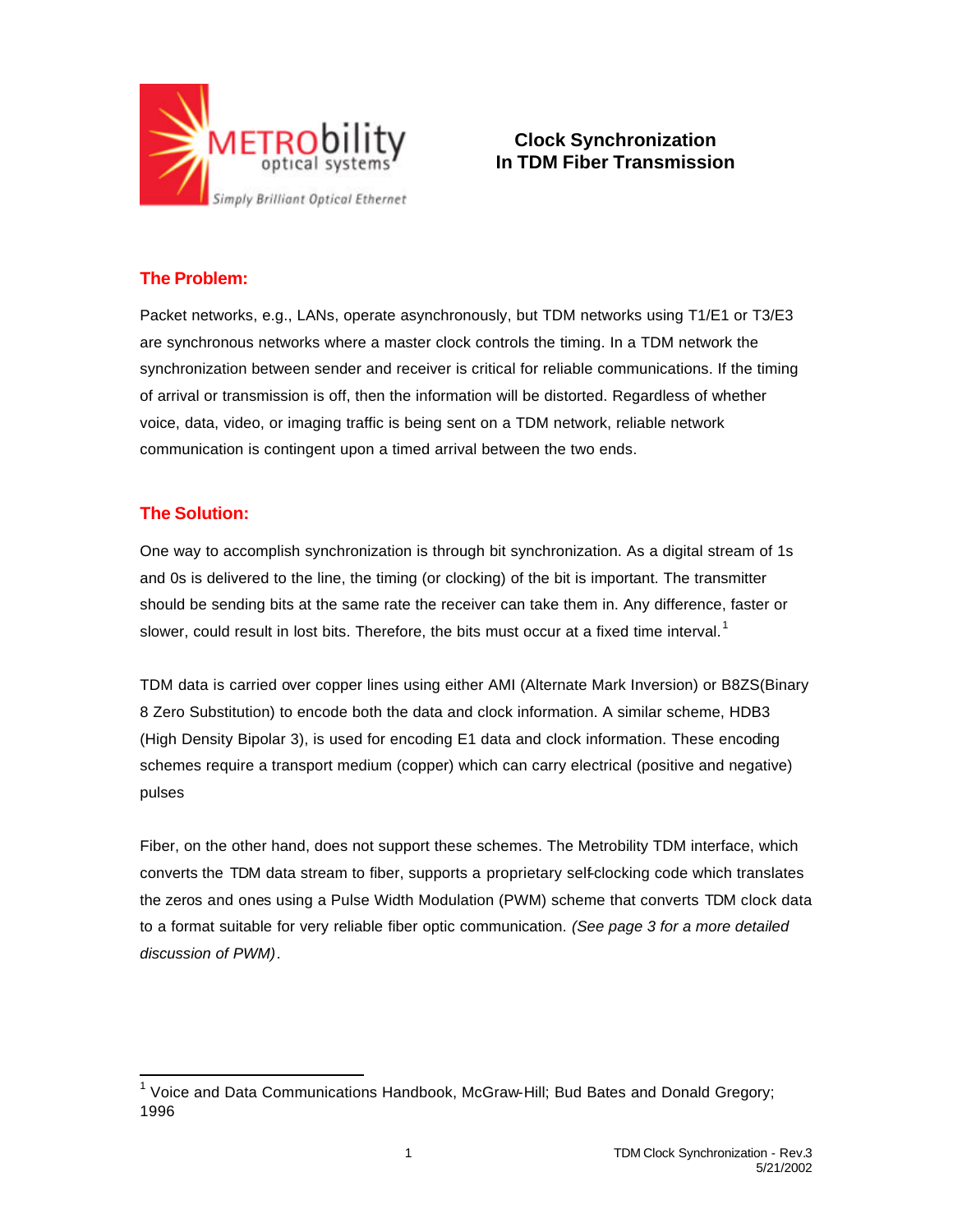# **The Benefit:**

Metrobility's TDM Interface ensures that clock information is encoded along with the data traffic minimizing jitter and ensuring very reliable traffic.

The Radiance TDM Interface is

- Scalable purchase only the number of connections required, add additional line cards as needed.
- Integrated with data traffic in the same chassis utilize the same rack space to provide both data and voice traffic.
- Cost effective eliminate complicated protocols and traffic prioritization.

### **Product Information**

| Radiance<br><b>Line Card</b> | <b>Standalone</b> | <b>Description</b>                 |
|------------------------------|-------------------|------------------------------------|
| R <sub>105</sub> -13         | 2105-13-01        | IT1 TP to T1 Fiber MM/SC           |
| R <sub>105</sub> -14         | 2105-14-01        | IT1 TP to T1 Fiber SM/SC           |
| R <sub>105</sub> -15         | 2105-15-01        | T1 TP to T1 Fiber MM/ST            |
| R <sub>105</sub> -16         | 2105-16-01        | T1 TP to T1 Fiber SM/ST            |
| R <sub>105</sub> -17         | 2105-17-01        | T1 TP to T1 Fiber SM/SC LH (40km)  |
| R <sub>105</sub> -1J         | 2105-1J-01        | T1 TP to T1 Fiber SM/SC EX (100km) |
|                              |                   |                                    |
| R <sub>165</sub> -13         | 2165-13-01        | <b>IE1 TP to E1 Fiber MM/SC</b>    |
| R <sub>165</sub> -14         | 2165-14-01        | <b>IE1 TP to E1 Fiber SM/SC</b>    |
| R <sub>165</sub> -15         | 2165-15-01        | E1 TP to E1 Fiber MM/ST            |
| R <sub>165</sub> -16         | 2165-16-01        | E1 TP to E1 Fiber SM/ST            |
| R <sub>165</sub> -17         | 2165-17-01        | E1 TP to E1 Fiber SM/SC LH (40km)  |
| R <sub>165</sub> -1J         | 2165-1J-01        | E1 TP to E1 Fiber SM/SC EX (100km) |

T1/E1 is available in the following models:

For additional information Metrobility's products, contact Metrobility Optical Systems at 1.877.526.2278 or 1.603.880.1833, or visit us at www.metrobility.com.